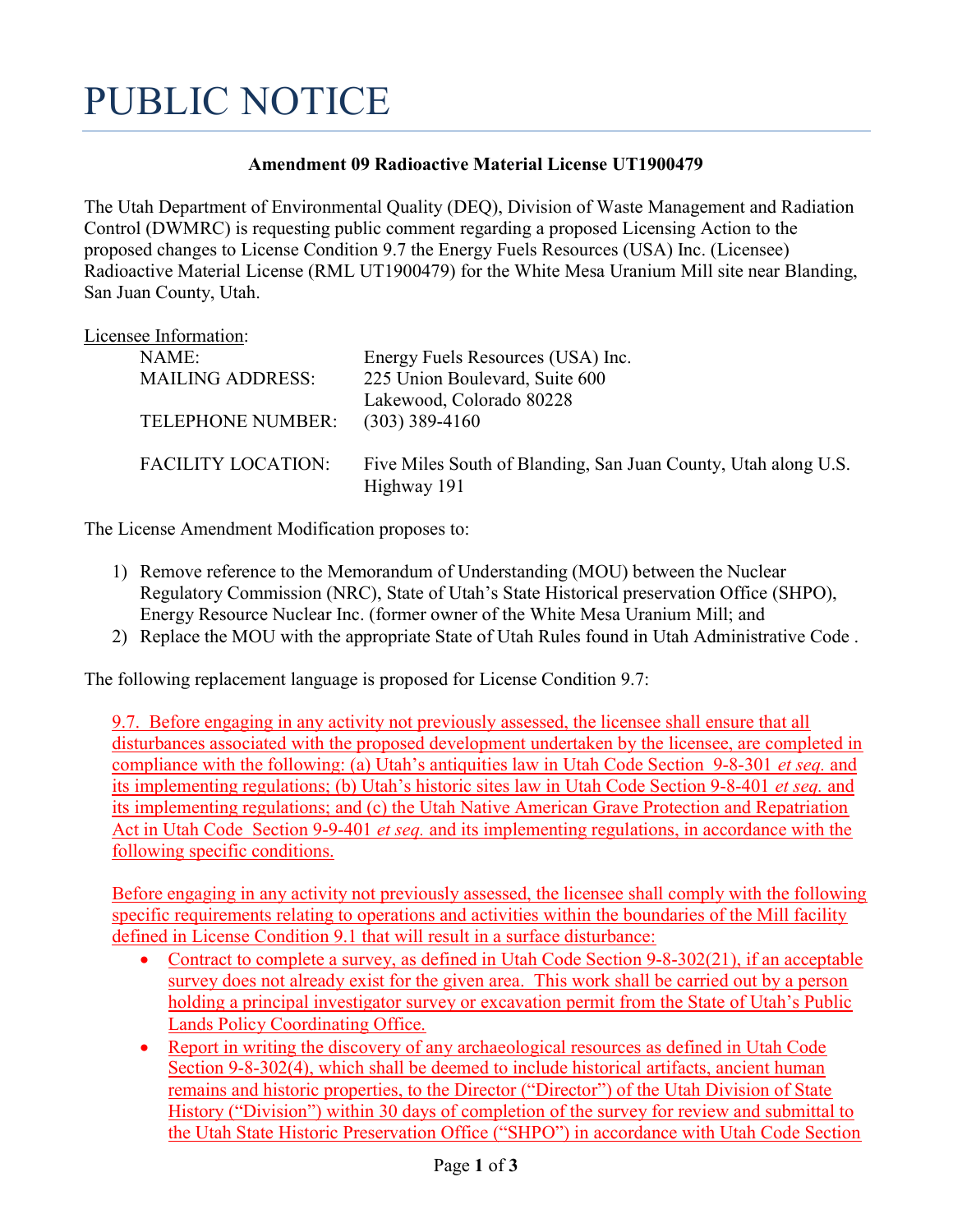9-8-404(1)(a)(ii).

- In the event of the discovery of possible, previously unknown or unidentified historical artifacts as defined in Utah Code Section 9-8-102(5), immediately cease any activity in the area of the discovery, at which point the newly discovered historical artifacts shall be collected, preserved and inventoried in a repository or curation facility with assistance from the SHPO in accordance with Utah Code Section 9-8-304(2)(c). No further disturbance shall occur until the licensee has received authorization from the Director to proceed.
- In the event the licensee knows or has reason to know that it has discovered ancient human remains, immediately cease any activity in the area of the discovery, make a reasonable effort to protect the remains discovered, and notify the Director and SHPO in accordance with Utah Code Section 9-9-403(4). Activity in the area may not resume until the licensee has fulfilled the requirements of Utah Code Sections 76-9-704 and 9-8-309 or has otherwise received authorization from the Director to proceed.
- If historic properties, as defined by Utah Code Section  $9-8-402(1)(b)$  and as further defined below, will be adversely affected by any proposed activity not previously assessed, the licensee shall avoid by project design, where reasonably feasible, any historic properties. For purposes of the License, "historic properties" shall include all archaeological sites designated as "contributing" in any previous archeological survey conducted and documented at the Mill site starting from 1978 Environmental Report for the White Mesa Uranium Project to the present time. Where it is not reasonably feasible to avoid an historic property, the licensee shall institute a data recovery program for it that is based on a research design that takes into account current U.S. Advisory Council on Historic Preservation's Archaeology Guidance. It is understood and agreed that it is not feasible to avoid any historic properties located in or within 100 feet of borrow areas, stockpile areas, construction areas, or the perimeter of the reclaimed tailings impoundments. Therefore, disturbance of such historic properties is deemed unavoidable. Where disturbance of historic properties is unavoidable, such historic properties shall be recovered through archaeological excavation. Data recovery fieldwork shall be completed prior to the start of any project-related disturbance, but analysis and report preparation need not be complete prior to the time of disturbance.

This licensing action does not qualify as a major amendment under UAC R313-17-2(1)(a)(i) and is considered a minor amendment. This is because the substance of the requirements regarding cultural resources on the Mill's property does not change. The change is in regard to the legal basis for the cultural resource requirements is under state, not federal, law. This change is considered to be a minor amendment because, in substance, federal and state laws governing cultural resources are the same. However, as stated in UAC R313-17-2(2) The Director may elect to give public notice of and provide an opportunity to comment on licensing actions that do not include the actions in Subsection R313-17-  $2(1)(a)(i)$ , .... Because of public and tribal interest in this subject matter, the Director has decided to provide a 30-day public comment period. However, there will not be any public meetings or hearings associated with this proposed license amendment. The Notice will be published on the DWMRC webpage in accordance with UAC R313-17-2(5).

This Notice is available for review and/or copying between 8:00 a.m. and 5:00 p.m., Monday through Friday, at the address listed below. In addition, the draft License and all other documents associated with this licensing action are available on the DWMRC website at:

https://deq.utah.gov/NewsNotices/notices/waste/index.htm

Public Comment Information: